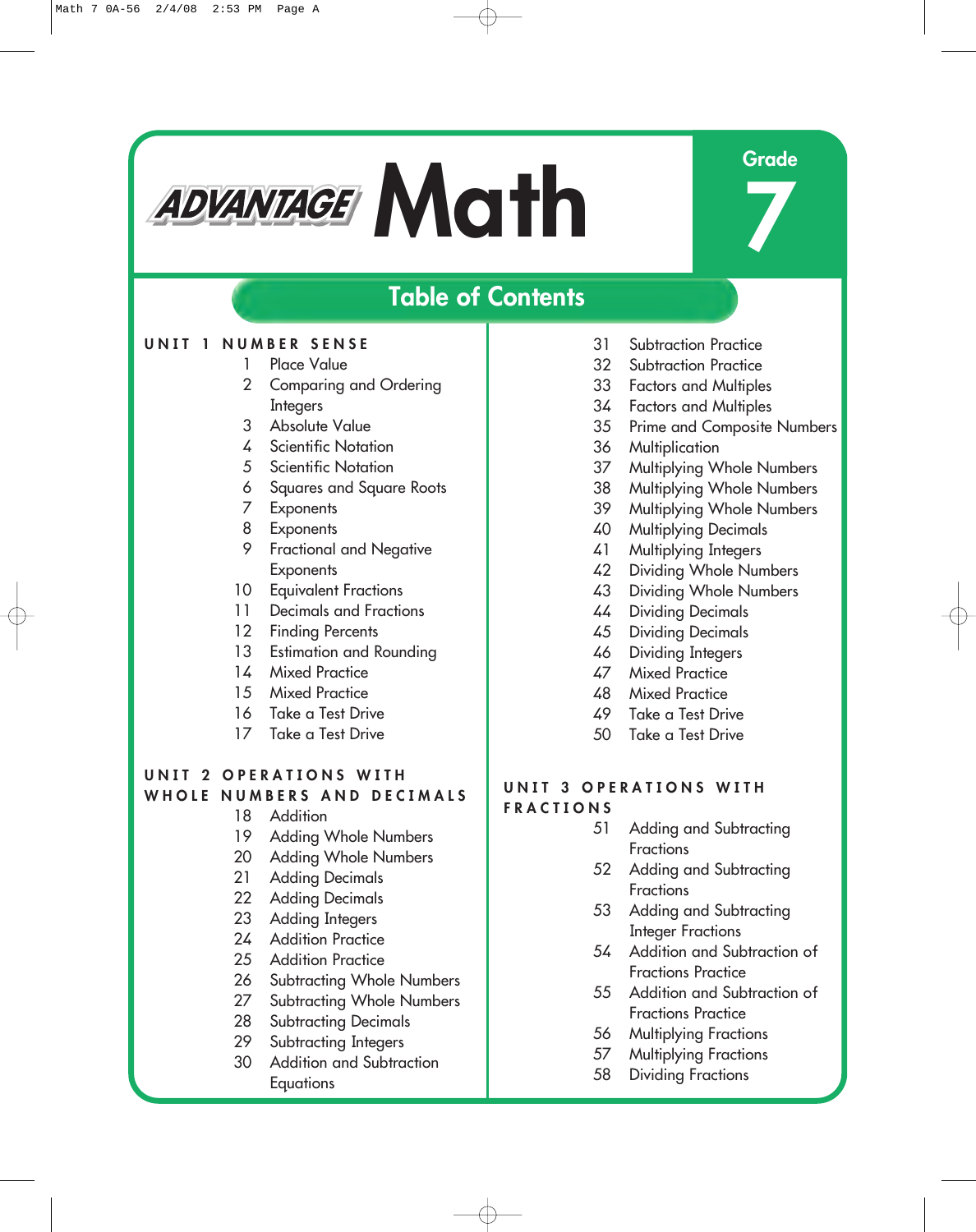## **Table of Contents**

- 59 Dividing Fractions
- 60 Multiplying and Dividing Fractions by Integers
- 61 Multiplication and Division of Fractions Practice
- 62 Multiplication and Division of Fractions Practice
- 63 Take a Test Drive
- 64 Take a Test Drive

#### **UNIT 4 PRE-ALGEBRA**

- 65 Order of Operations
- 66 Order of Operations
- 67 Evaluating Mathematical Expressions
- 68 Evaluating Mathematical **Expressions**
- 69 Solving Equations
- 70 Solving Equations
- 71 Solving Equations
- 72 Solving Inequalities
- 73 Writing Equations
- 74 Take a Test Drive
- 75 Take a Test Drive

#### **UNIT 5 MEASUREMENT AND GEOMETRY**

- 76 Elapsed Time
- 77 Measuring Temperature
- 78 Measuring Weight or Mass
- 79 Converting between U.S. Customary and Metric
- 80 Measuring Length
- 81 Measuring Capacity
- 82 Converting Between U.S. Customary and Metric
- 83 Naming Angles
- 84 Complementary and Supplementary Angles
- 85 Perimeter
- 86 Circumference
- 87 Triangles
- 88 Areas of Parallelograms
- 89 Area of a Circle
- 90 Areas of Triangles and **Trapezoids**
- 91 Areas of Irregular Figures
- 92 Surface Area and Volume of Rectangular Prisms
- 93 Surface Area and Volume of Triangular Prisms
- 94 Surface Area and Volume of **Cylinders**
- 95 Take a Test Drive
- 96 Take a Test Drive
- 97 Practice Test
- 98 Practice Test
- 99 Practice Test
- 100 Practice Test Tracking Sheet Answer Key

#### CREDITS

**Concept Development:** Kent Publishing Services, Inc. **Written by:** Tom Hatch **Editor:** Dawn Purney **Designer:** Moonhee Pak **Production:** Signature Design Group, Inc. **Art Director:** Tom Cochrane **Project Director:** Carolea Williams

Reprinted 2007

© 2005 Creative Teaching Press, Inc., Huntington Beach, CA 92649 Reproduction of activities in any manner for use in the classroom and not for commercial sale is permissible. Reproduction of these materials for an entire school or for a school system is strictly prohibited.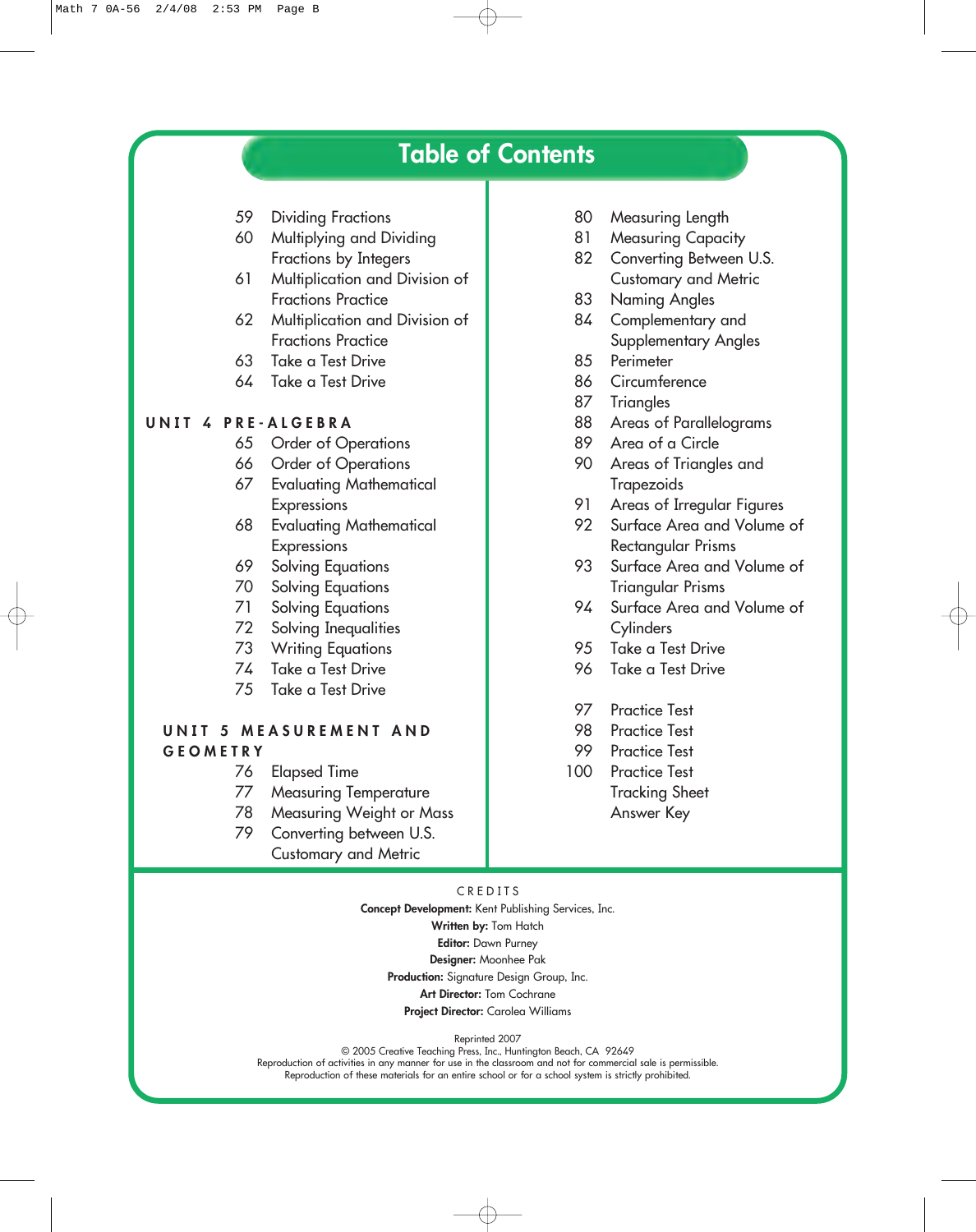## **Introduction**

The Advantage Math Series for grades 3–8 offers instruction and practice for key skills in each math strand recommended by the National Council for Teachers of Mathematics (NCTM), including

- numeration and number theory
- operations
- geometry
- measurement
- patterns, functions, and algebra
- data analysis and probability
- problem solving

Take a look at all the advantages this math series offers . . .

#### **Strong Skill Instruction**

- The **teaching component** at the top of the activity pages provides the support students need to work through the book independently.
- Plenty of **skill practice** pages will ensure students master essential math computation skills they need to increase their math fluency.
- A **problem-solving strand** is woven within skill practice pages to offer students an opportunity to practice critical thinking skills.

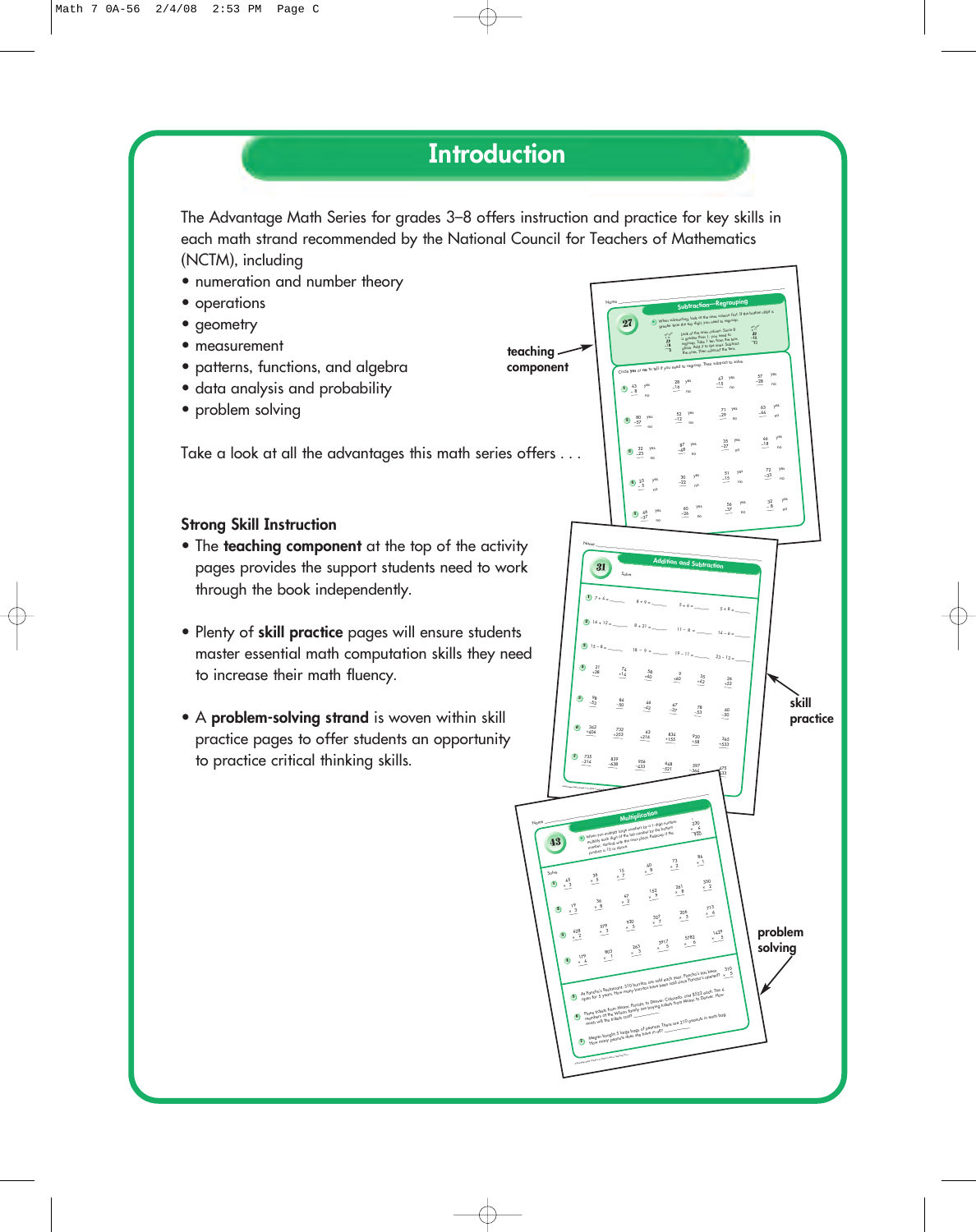## **Introduction**

• **Mixed-practice pages** include a variety of math concepts on one workbook page. This challenges students to think through each problem rather than rely on a predictable format.

#### **Assessment**

- The "Take a Test Drive" pages provide practice using a **test-taking** format such as those included in national standardized and proficiency tests.
- The **tracking sheet** provides a place to record the number of right answers scored on each activity page. Use this as a motivational tool for students to strive for 100% accuracy.

#### **Answer Key**

• Answers for each page are provided at the back of the books to make **checking answers quick and easy.**

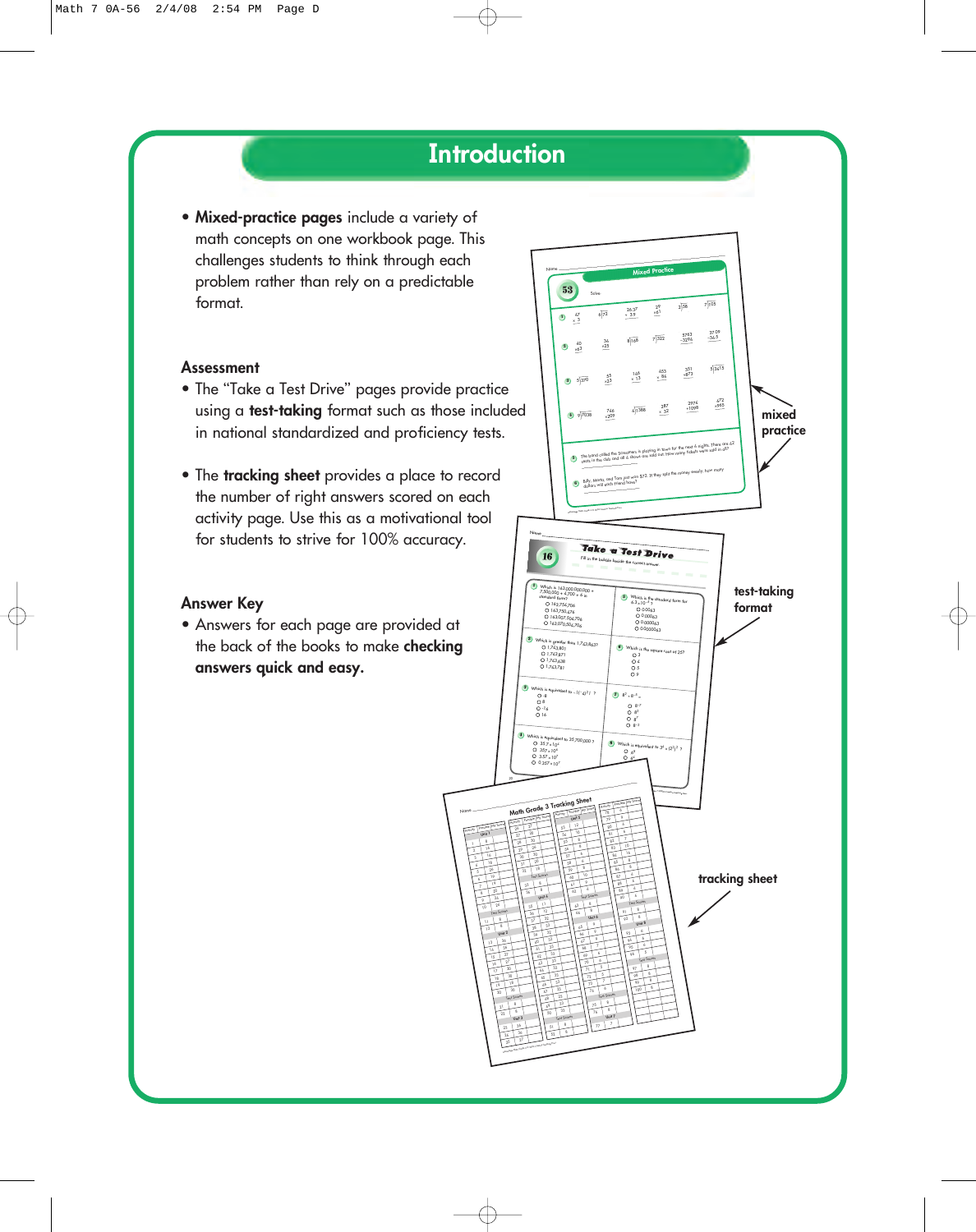|                                                                                                             | <b>Place Value</b>                                                                                                                                                                                                                                                                                                                                                                                                                                                                                                                                                                                                                                                                                                                                                                                                                                                                          |  |
|-------------------------------------------------------------------------------------------------------------|---------------------------------------------------------------------------------------------------------------------------------------------------------------------------------------------------------------------------------------------------------------------------------------------------------------------------------------------------------------------------------------------------------------------------------------------------------------------------------------------------------------------------------------------------------------------------------------------------------------------------------------------------------------------------------------------------------------------------------------------------------------------------------------------------------------------------------------------------------------------------------------------|--|
| Standard form: 184,527,369,146<br>Short word form:<br>Expanded form:                                        | Thousands Hundreds<br>Millions<br>Billions<br>Thousandth<br>$\begin{tabular}{ c c c c c } \hline Hundreds \\ \hline Tens & & & \\ \hline Dens & & & \\ \hline Iens & & & \\ \hline Iens & & & \\ \hline Iens & & & \\ \hline & & & \\ \hline & & & \\ \hline & & & \\ \hline & & & \\ \hline & & & \\ \hline & & & \\ \hline & & & \\ \hline & & & \\ \hline & & & \\ \hline & & & \\ \hline & & & \\ \hline & & & \\ \hline & & & \\ \hline & & & \\ \hline & & & \\ \hline & & & \\ \hline & & & \\ \hline & & & \\ \hline & & & \\ \hline & & & \\ \hline & & & \\ \hline$<br>1 8 4, 5 2 7, 3 6 9, 1 4 6<br>1. 8 3 5<br>1.835<br>184 billion, 527 million, 369 thousand, 1 hundred, 46<br>1 and 835 thousandths<br>$1 \times 10^{11} + 8 \times 10^{10} + 4 \times 10^{9} + 5 \times 10^{8} + 2 \times 10^{7} + 7 \times 10^{6} + 3 \times 10^{5} + 6 \times 10^{4} + 9 \times 10^{3} +$ |  |
|                                                                                                             | $1 \times 10^{2} + 4 \times 10^{1} + 6 \times 10^{0}$<br>$1 \times 10^{0} + 8 \times 10^{1} + 3 \times 10^{2} + 5 \times 10^{3}$                                                                                                                                                                                                                                                                                                                                                                                                                                                                                                                                                                                                                                                                                                                                                            |  |
| Write each number in standard form.                                                                         |                                                                                                                                                                                                                                                                                                                                                                                                                                                                                                                                                                                                                                                                                                                                                                                                                                                                                             |  |
|                                                                                                             |                                                                                                                                                                                                                                                                                                                                                                                                                                                                                                                                                                                                                                                                                                                                                                                                                                                                                             |  |
| $\overline{\mathbf{2}}$                                                                                     | six hundred forty-two billion, three hundred thousand __________________________                                                                                                                                                                                                                                                                                                                                                                                                                                                                                                                                                                                                                                                                                                                                                                                                            |  |
| 3                                                                                                           | $150,000,000 + 8,000,000 + 6,000 + 5$                                                                                                                                                                                                                                                                                                                                                                                                                                                                                                                                                                                                                                                                                                                                                                                                                                                       |  |
| $\vert \mathbf{4} \vert$                                                                                    |                                                                                                                                                                                                                                                                                                                                                                                                                                                                                                                                                                                                                                                                                                                                                                                                                                                                                             |  |
| $\overline{\mathbf{5}}$<br>fifty-three million, two hundred five thousand _________________________________ |                                                                                                                                                                                                                                                                                                                                                                                                                                                                                                                                                                                                                                                                                                                                                                                                                                                                                             |  |
| 6                                                                                                           |                                                                                                                                                                                                                                                                                                                                                                                                                                                                                                                                                                                                                                                                                                                                                                                                                                                                                             |  |
|                                                                                                             |                                                                                                                                                                                                                                                                                                                                                                                                                                                                                                                                                                                                                                                                                                                                                                                                                                                                                             |  |
| $\vert 8 \rangle$                                                                                           |                                                                                                                                                                                                                                                                                                                                                                                                                                                                                                                                                                                                                                                                                                                                                                                                                                                                                             |  |
| Write the value of the 4 in each number.                                                                    |                                                                                                                                                                                                                                                                                                                                                                                                                                                                                                                                                                                                                                                                                                                                                                                                                                                                                             |  |
| $\vert 9 \rangle$<br>234,789 ____________________                                                           | 747,365,207 _________________                                                                                                                                                                                                                                                                                                                                                                                                                                                                                                                                                                                                                                                                                                                                                                                                                                                               |  |
| <b>10</b>                                                                                                   | 436,823,706,001 ___________________                                                                                                                                                                                                                                                                                                                                                                                                                                                                                                                                                                                                                                                                                                                                                                                                                                                         |  |
| $\mathbf{11}$                                                                                               | 43,625,103 ____________________<br>693,584,321,787 _________________                                                                                                                                                                                                                                                                                                                                                                                                                                                                                                                                                                                                                                                                                                                                                                                                                        |  |
| 12                                                                                                          | 154,600,327,000 ___________________<br>270,386,431 __________________                                                                                                                                                                                                                                                                                                                                                                                                                                                                                                                                                                                                                                                                                                                                                                                                                       |  |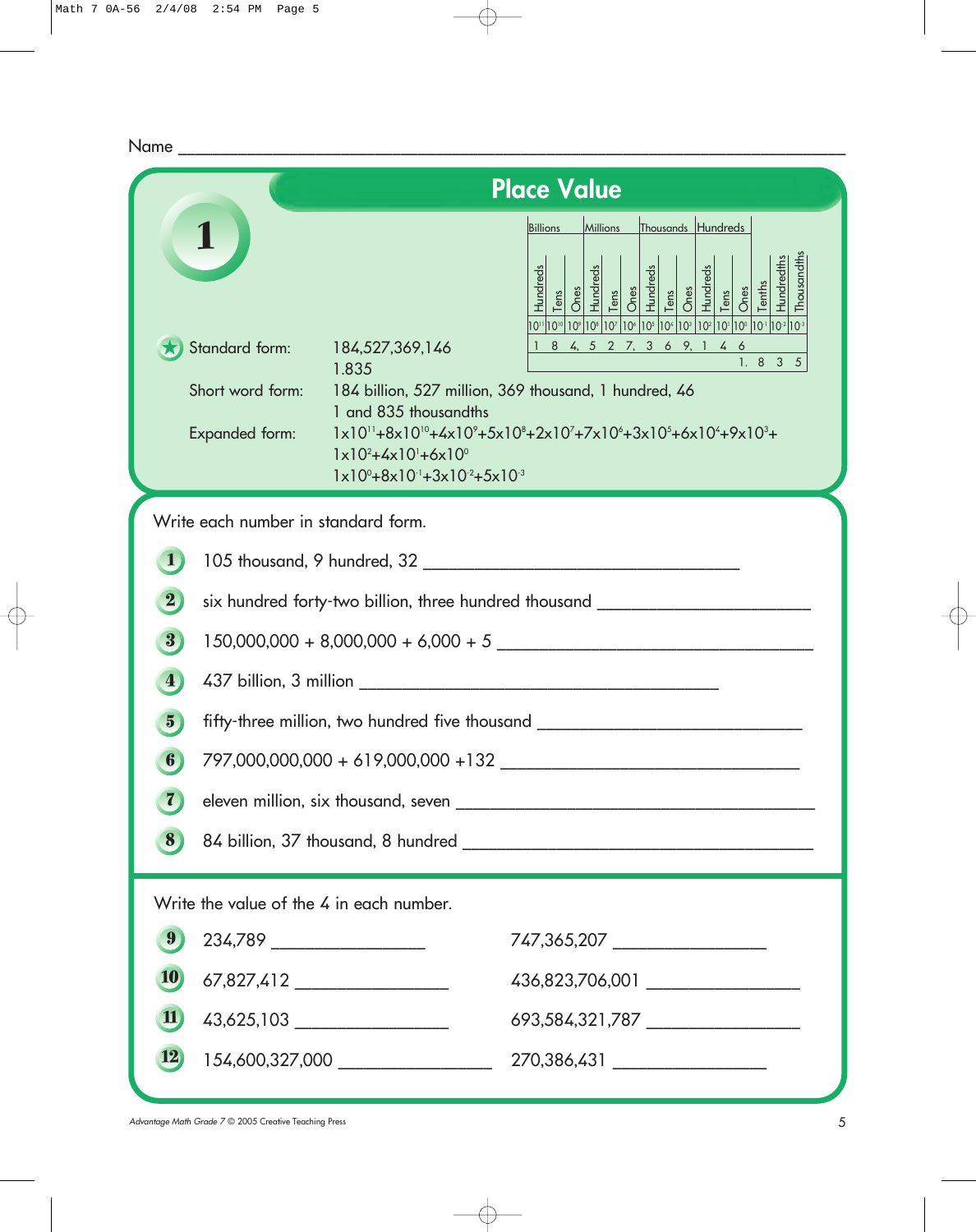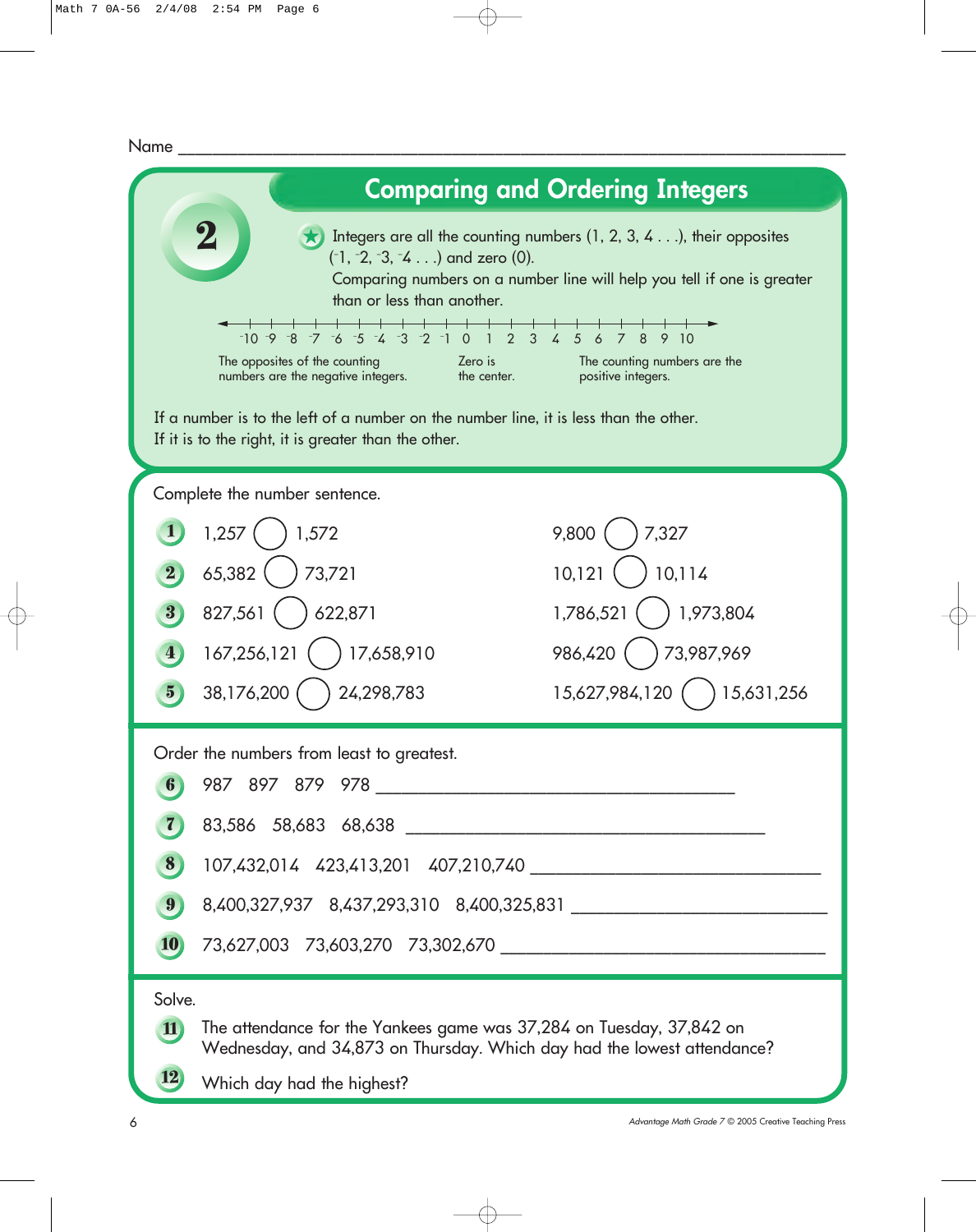

*Advantage Math Grade 7* © 2005 Creative Teaching Press